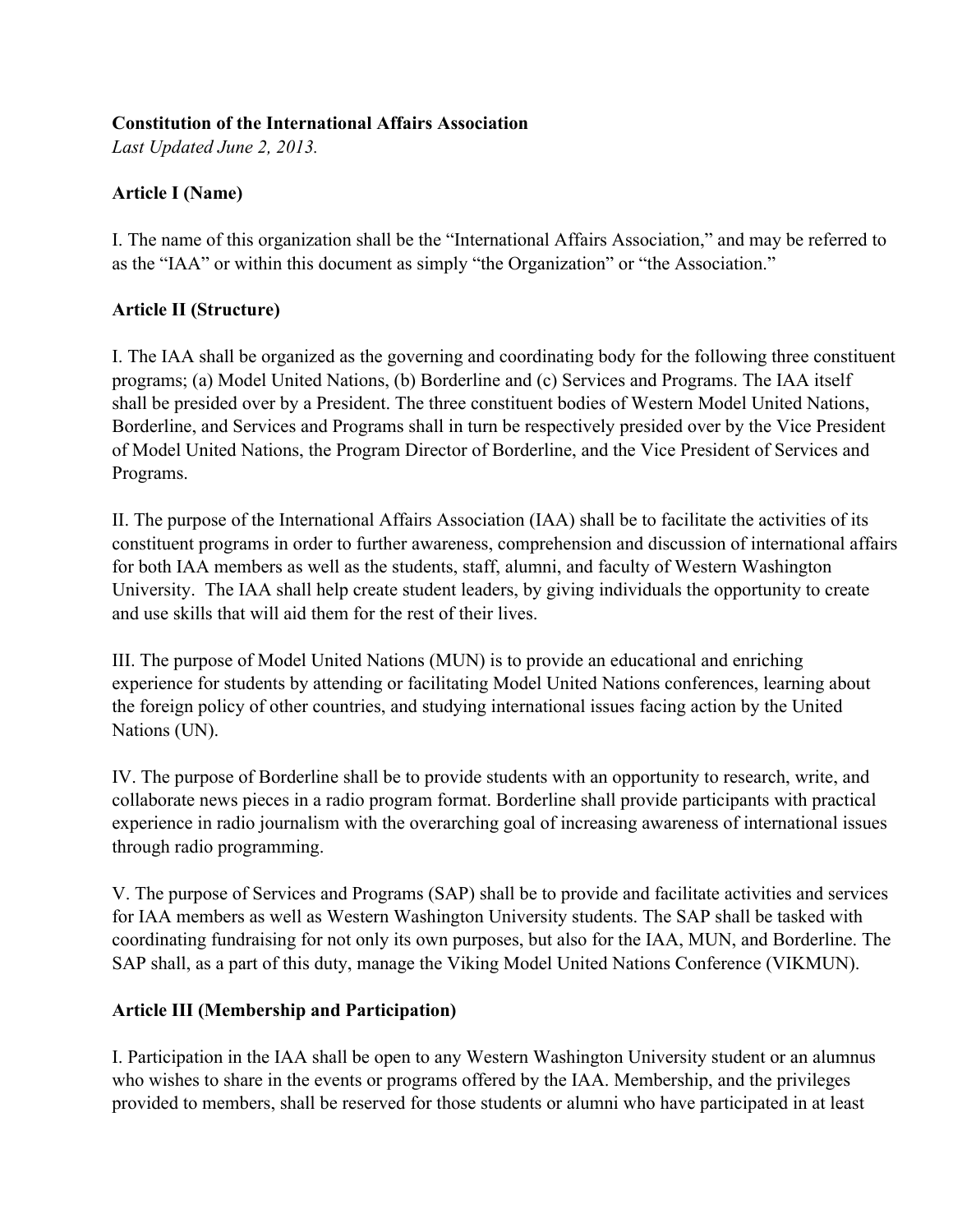one primary event or program offered by any of the three constituent programs of the IAA. Any event may be considered primary with the approval of the President or a majority of the Executive Officers. Membership may begin no earlier than the day following the first fall academic Model United Nations conference. Membership is provided for no more than thirteen (13) months and all memberships terminate at the beginning of the next calendar fall academic Model United Nations conference. In example, a participant who attends Northwest Model United Nations 2014 in November is provided membership and the privileges that come with membership until the next Northwest Model United Nations 2015. If a participant becomes a member after the first fall academic Model United Nations conference, that membership still terminates at the next fall academic Model United Nations conference. Any person who has been appointed or elected to a position in the IAA administration is considered an automatic member until their term expires.

II. Members shall be privileged with the right to vote in all elections, the right to petition to receive financial scholarship for events and programs, the right to receive research and scholarly materials as provided by the IAA, and the right to have a say in how the IAA functions. Executive Officers with a majority vote may extend one or more of these privileges to a non-member.

III. If at any time the membership believes that the officers of the IAA are not acting in the organization's best interest the membership may, with a 2/3rd vote, overturn any decision of the officers or President provided that it does not (a) violate a contractual agreement with a vendor or private party, or (b) conflict with obligations or agreements reached with Western Washington University. Officers, as members, are allowed to vote in this process.

IV. The process for choosing the National Model UN delegation shall be that the Vice President of Model United Nations and the Vice President of Logistics, and the President will choose from any member of the IAA who, having completed an application form, they believe to have the best Model UN performance, which can be based on awards or observations. Participation in IAA events being a tie-breaking factor.

## **Article IV (Officers)**

I. The IAA shall be organized and led by a group of five Executive Officers. These Executive Officers are defined as the President, the Vice President of Model United Nations, the Vice President of Borderline, the Vice President of Logistics, and the Vice President of Services and Events. No individual may hold more than one Executive Officer position at the same time. In addition to these Executive Officers, other non-Executive officer positions are created for the IAA's leadership and are listed within this section as well. The officers consist of the following:

II. There shall be a President of the International Affairs Association, whose duty shall be to (a) organize and call IAA general meetings, (b) chair the IAA general meetings, (c) organize and call Officer meetings, (d) chair officer meetings, (e) represent the IAA on the Departmentally Related Activities Committee, (f) represent the IAA at University adjudications, (g) facilitate IAA's attendance at Model UN conferences, (h) attend all Model United Nations of Cascadia meetings, (j) prepare budget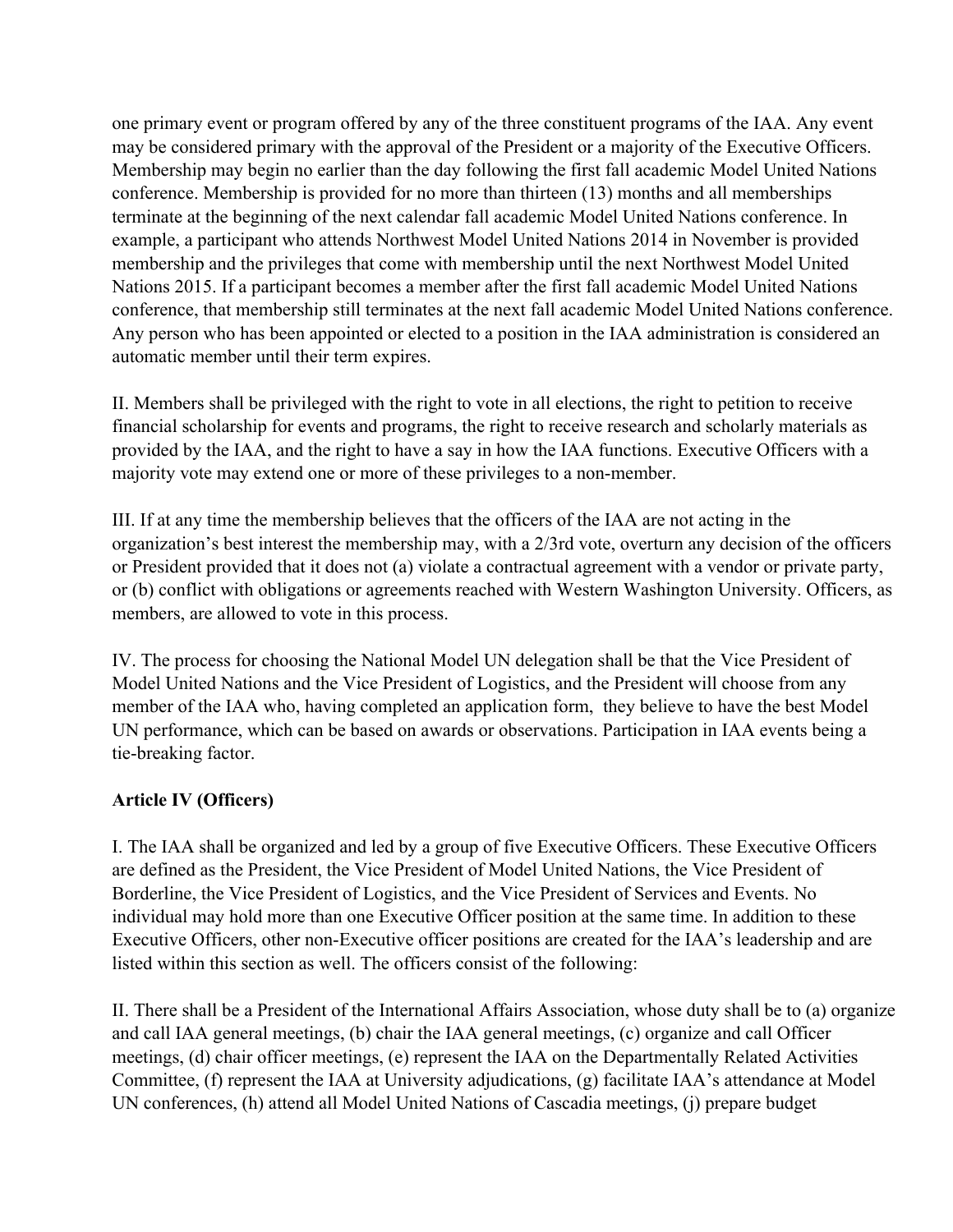proposals for the next year, (i) administer and disburse the current year's budget (j) be recognized and trained accordingly as the Organization's Budget Authority, (k) represent the IAA at Executive Officer meetings, (1) ensure that the constituent bodies are well-served by the IAA, and (m) perform any other duties necessary for the functioning of the IAA. The President is responsible for the day-to-day operations of the IAA. The President of the IAA and the Vice-President of Logistics are the only members with signing authority for contracts and the capability to authorize the expenditure of funds. The President shall act as the liaison and point of contact for students, faculty, departments, University officials and institutions. Should the President be unable to attend a meeting, their power is temporarily granted to the Vice President of Logistics for that given meeting. Any member of the IAA who has been in the Association a minimum of two years may serve as President, whose term is one academic year beginning in the spring quarter in which they are elected and concluding in the spring quarter of the following year.

III. There shall be a Vice President of Model United Nations, whose duties shall include, either personally or by proxy: (a) facilitation of all Model UN delegate training, (b) enforcement of deadlines relating to conferences including position papers and delegate fees, (c) working with the President on any personnel issues that may arise within the Model UN program, (d) representing the Model UN program at Executive Officer meetings, (e) lead the position paper edit process, (f) coordinating the calling and running of Model UN meetings with the President and (g) performing any other duties necessary to further the development of Model UN delegates. Any member of the IAA who has been in the Association a minimum of 2 years and attended a minimum of 4 conferences (individual awards and/or head delegate positions may replace a conference) may serve as Vice-President of Model United Nations, although this requirement may be waived in part or in whole by a majority vote of the Executive Officers. The Vice President of Model United Nations' term shall be one academic year beginning in the spring quarter in which they are elected and concluding in the spring quarter of the following year.

IV. There shall be a Vice President of Logistics, whose duties shall include, either personally or by proxy: (a) facilitation of travel for all Model UN conferences, (b) the recommendation of delegate fee levels to the President, (d) assisting the President in the forecasting and preparation of any budget requests stemming from the Model UN program, (e) attending DRAC meetings with the President, (f) ensuring the responsible management of funding released to the Model UN program, (g) coordinating the operations of the Model UN program with the Vice President of Model UN (h) performing any other duties necessary to further the development of Model UN delegates. Any member of the IAA who has been in the Association a minimum of 1 year and attended a minimum of 4 conferences (individual awards and/or head delegate positions may replace a conference) may serve as Vice-President of Logistics, although this requirement may be waived in part or in whole by a majority vote of the Executive Officers. The Vice President of Logistics' term shall be one academic year beginning in the spring quarter in which they are elected and concluding in the spring quarter of the following year.

V. There shall be a Program Director of Borderline whose duties shall include, either personally or by proxy, (a) organizing staff meetings on a regular basis, (b) editing interviews, stories, and other content,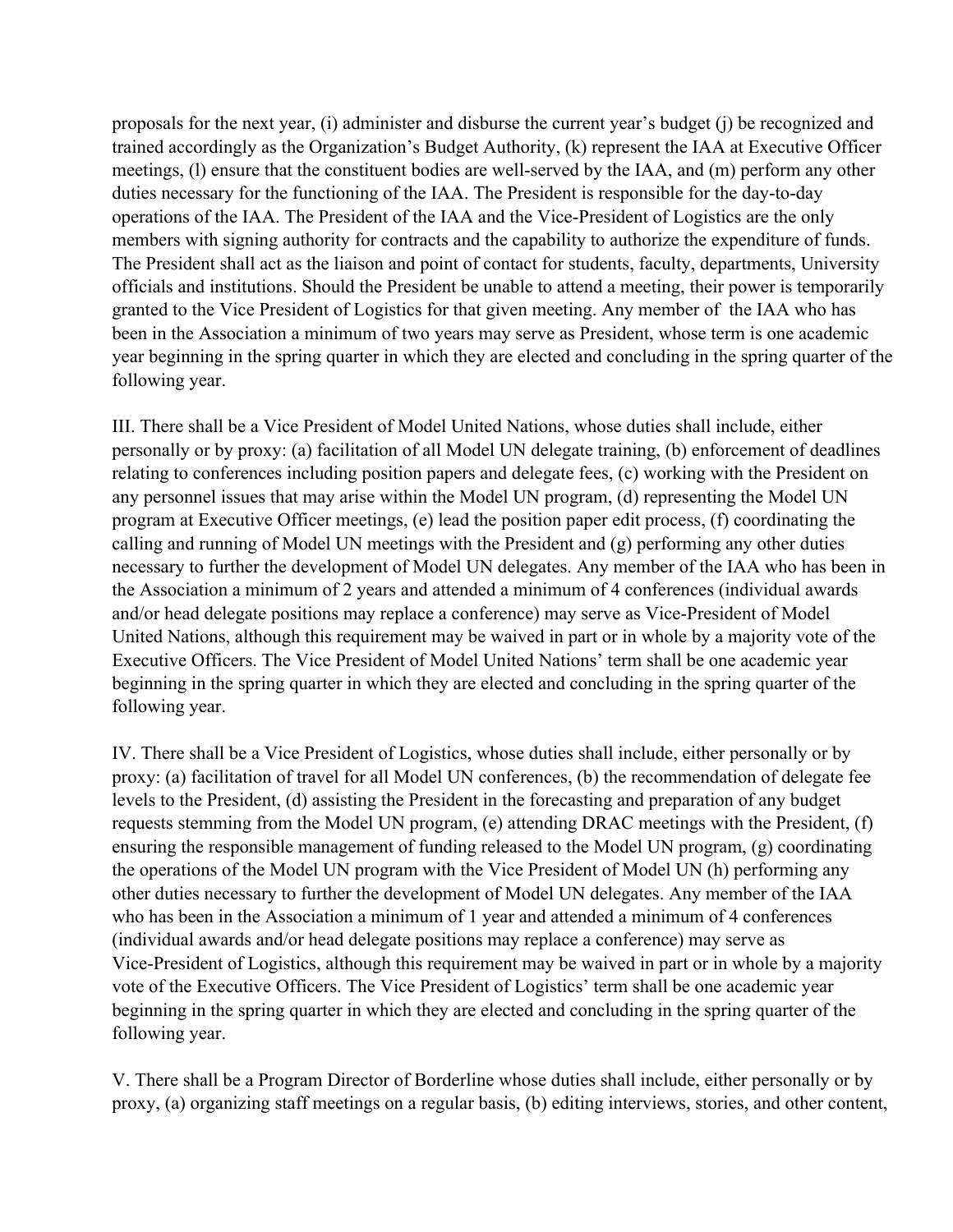(c) securing studio recording time, (d) managing advertising and social media, and (e) serving as the liaison between the IAA and 89.3 KUGS or other affiliated broadcast stations (f) representing Borderline at officer meetings. Any member of the IAA who has served in Borderline for a minimum of two years may serve as Program Director, although this requirement may be waived in part or in whole by a majority vote of the Executive Officers, and whose term is one academic year beginning in the spring quarter in which they are elected and concluding in the spring quarter of the following year.

VI. There shall be a Producer of Borderline who is required to have a minimum of one year experience with Borderline and is appointed in the spring by the Program Director and confirmed by a simple majority of the Borderline staff. Any member of the IAA who has served in Borderline for a minimum of one year may serve as the Producer of Borderline, although this requirement may be waived in part or in whole by a majority vote of the Executive Officers, and whose term is one academic year beginning in the spring quarter in which they are elected and concluding in the spring quarter of the following year.

VII.There shall be a Vice President of Services and Programs whose duties shall either personally or by proxy include (a) assisting the Director of Fundraising, (b) organizing events on campus (c) recruiting new members throughout the year, (d) assisting in the management of Viking Model United Nations with the Secretary General, (e) representing the SAP at officer meetings, (f) facilitating the operations of Think Tank, (g) managing the procurement and distribution of member benefits and (h) inviting at least one speaker per academic year to campus. It will be specified that the Vice President of Services and Programs plan at least one event per academic quarter for members to be able to socialize. The Vice President may at their discretion delegate tasks to volunteers from the association. Any member of the IAA may serve as the Vice President of Services and Programs, whose term is one academic year beginning in the spring quarter in which they are elected and concluding in the spring quarter of the following year.

IX. There shall be a Director of Fundraising whose duties shall include (a) managing and planning those events necessary to raise revenue for the IAA, (b) collecting and transferring of funds raised, (c) providing accurate assessments of funds raised, and (d) coordinating the financial operations of Viking Model UN with the Secretary General. Any member of the IAA may serve as the Director of Fundraising, whose term is one academic year beginning in the spring quarter in which they are elected and concluding in the spring quarter of the following year.

X. There shall be a Secretary of the International Affairs Association whose duties shall include, either personally or by proxy, recording and archiving minutes at each IAA meeting. The Secretary shall be appointed in the fall at the beginning of each academic year.

XI. There shall be a Secretary General who shall be chosen by the Executive Officer core. The Secretary-General shall be in charge of the Viking Model United Nations. They shall assemble a staff and coordinate with High Schools facilitate the conference. The method of choosing the VIKMUN staff is up to the discretion of the Secretary General. The Secretary General shall also provide an update on the progress of VIKMUN at least once every month at an IAA general meeting.The membership shall nominate a list of potential candidates who they feel best qualify for the position. All nominees must (a)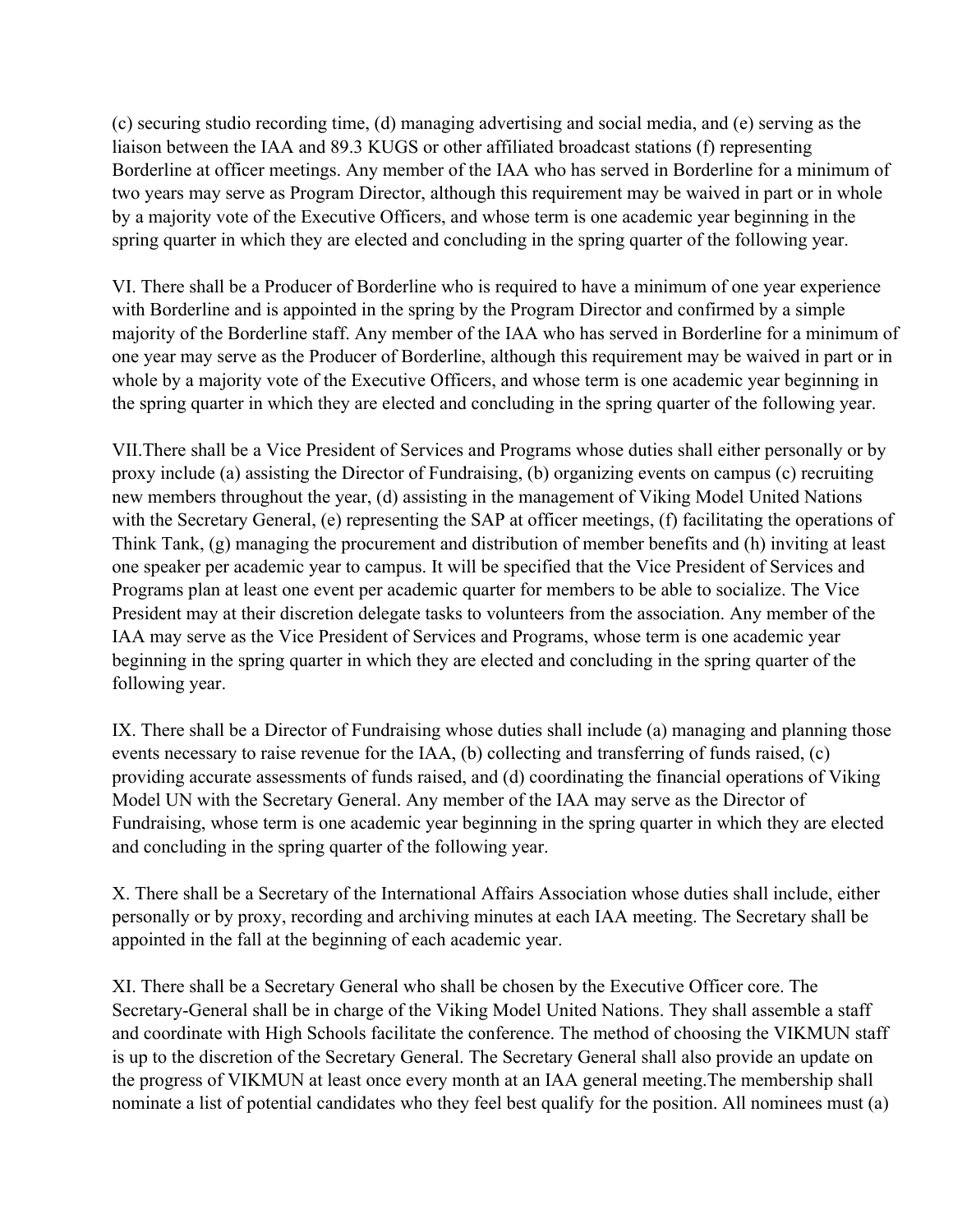have staffed at least one conference attended or held by the IAA, (b) have been a member of the IAA for one full academic year, and (c) reside in Whatcom County for the entirety of the academic year unless exempted by a ⅔ majority vote of the Executive Officers. After the nomination of candidates the Executive Officers shall choose the individual they feel will best fulfill the duties of Secretary General. The officer core must then present their choice at the following IAA general meeting. The nominee must be approved by a 50% majority of present IAA members. If not approved the officer core must select a different nominee, who must be approved by the process previously outlined. the nominee shall become immediately the new Secretary-General of VIKMUN.

XII. There shall be a Student Advisor if the Executive Officers so chose to appoint one; they are tasked with providing insight and guidance for the other officers, as well as oversight of leadership and organizational issues that may arise. Other duties may be decided upon by the Executive Officers. The Student Advisor does not have a vote (except in situations requiring a tie to be broken, or removal of an officer), but will be involved in the decision making processes of the Officers that are in line with their experience and expertise. Any member of the IAA who has been involved in International Affairs Association as an Officer or for a minimum of two years, may serve as Advisor, whose term is one school year (Summer, Fall, Winter and Spring Quarters). The Student Advisor does not have to be a current student, but can be an Alumni of Western Washington University and IAA.

XIII. In addition to these officers, one or two Head Delegates, the number to be determined by IAA's general membership with due regard given to the proportion of head delegates to attending delegates, shall be elected by the general membership for each conference to be attended by IAA. The Head Delegates must be an attending member of the conference they will serve for; they may not be staff at these conferences. Their role is to lead the team at a conference and aid in their preparation prior to it. The Head Delegate serves in this capacity for the duration of the conference, and prior to it once they have been elected, with their term at the end of the first meeting after the conference. Any member of the IAA may run for Head Delegate.

XIV. If any Officer is absent from three consecutive General Meetings or three consecutive Officers Meetings without prior notification given to the President, they will be considered for removal under the procedure in Article V, Section VI.

XV. Proxies must be reported to all Executive Officers prior to their usage either verbally or through a written form of communication. No person may act as a proxy for more than one Officer. Proxies are authorized to cast votes and fulfill duties of the Officer they serve as proxy for. However, any proxy who is fulfilling the duties of an officer must be approved by the President (or Vice-President of Logistics if the proxy is for the President). If an Officer has obligations that will prevent them from attending more than 3 consecutive general meetings, the Officer must appoint a Proxy in their absence.

XVI. In the absence of any officers, an Interim President position may be created for the purposes of registering IAA as an official AS club. The term of the Interim President begins with registration of the IAA and ends when a President is elected.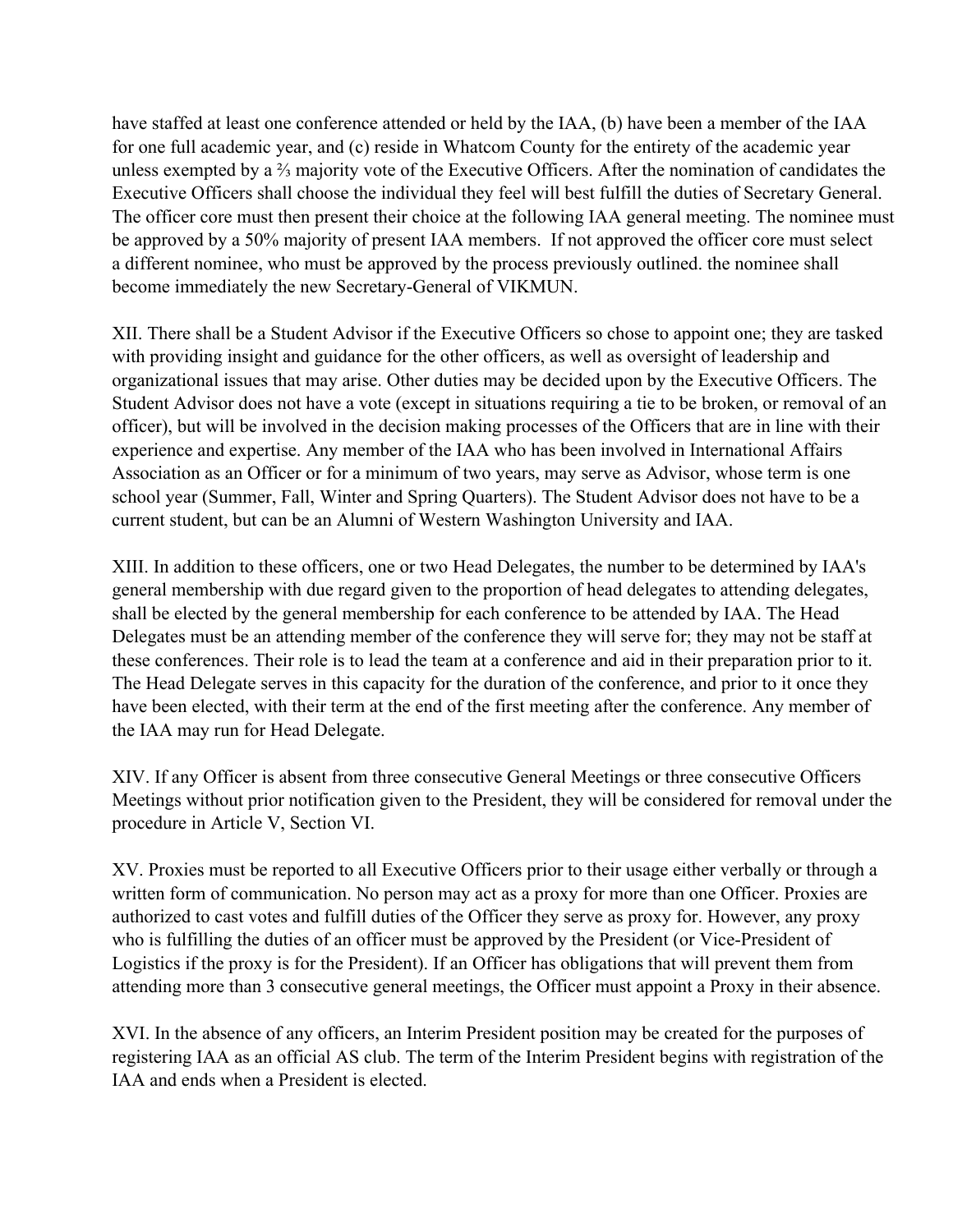XVII. All Officers must undergo a training session of length that is determined by the current officers prior to assuming their roles within IAA. These trainings will be organized by their predecessors and the Advisor.

## **Article V (Elections)**

I. Nominations for the Officer positions of President, Vice-President of Model United Nations, Program Director of Borderline, Vice-President of Services and Programs, Vice-President of Logistics, Producer of Borderline, Secretary General, and Director of Fundraising will be taken in the Spring Quarter, while nominations for the officer position of Secretary will be taken in the winter quarter. Elections will be held for the Officer positions in the following meeting. The term of the Officers elected in Spring Quarter shall commence at the final meeting of Spring Quarter or any time prior to that their predecessors feel is appropriate. The term of the Secretary shall commence as soon as they are elected.

II. Within a reasonable amount of time prior to a conference, upon discretion of the Executive Officers, elections for the Head Delegate or Head Delegates may be cast. The term of Head Delegates begin when the election results are announced, and end at the conclusion of the first meeting after the conference.

III. All of these elections shall take place by secret ballot. Each voter may cast one vote for each position. In elections for Head Delegate(s), the number of individuals who may be voted for will be equal to the number of Head Delegate positions available for that conference.

IV. In the event of a tied election the tie will be broken by the vote of the Executive Officers, at an Officers Meeting that has Quorum. The highest-ranking officer who is not a candidate for the office being elected, will chair the meeting and administer the election. The meeting will not be adjourned until the election is complete and finalized.

V. The highest ranking officer who is not a candidate for election to President, including any current President not running for re-election, or the Student Advisor, will be responsible for administering the election. If there is no current officer present at the election meeting, a member who is not a candidate in any election may be nominated and voted upon publicly to administer the elections.

VI. Officers may be removed from office if 1) another officer, executive or nonexecutive (including an elected Head Delegate) requests it or if 2) a member petitions the membership in writing with no less than 15% of other members. All proposals for Officer Removal must be announced and considered at an Officers Meeting that has Quorum, and is then subject, to a vote of the general membership of the IAA. If two-thirds of the eligible members vote to remove an Officer, that Officer is removed from office at the end of said meeting. All votes for Officer Removal must be announced at least one week in advance, at a General Meeting, and held the following week during a regularly scheduled meeting.

VII. In the event a vacancy occurs amongst the Executive Officers because of the death, removal, promotion of a member or other cause the remaining Executive Officers will appoint a temporary